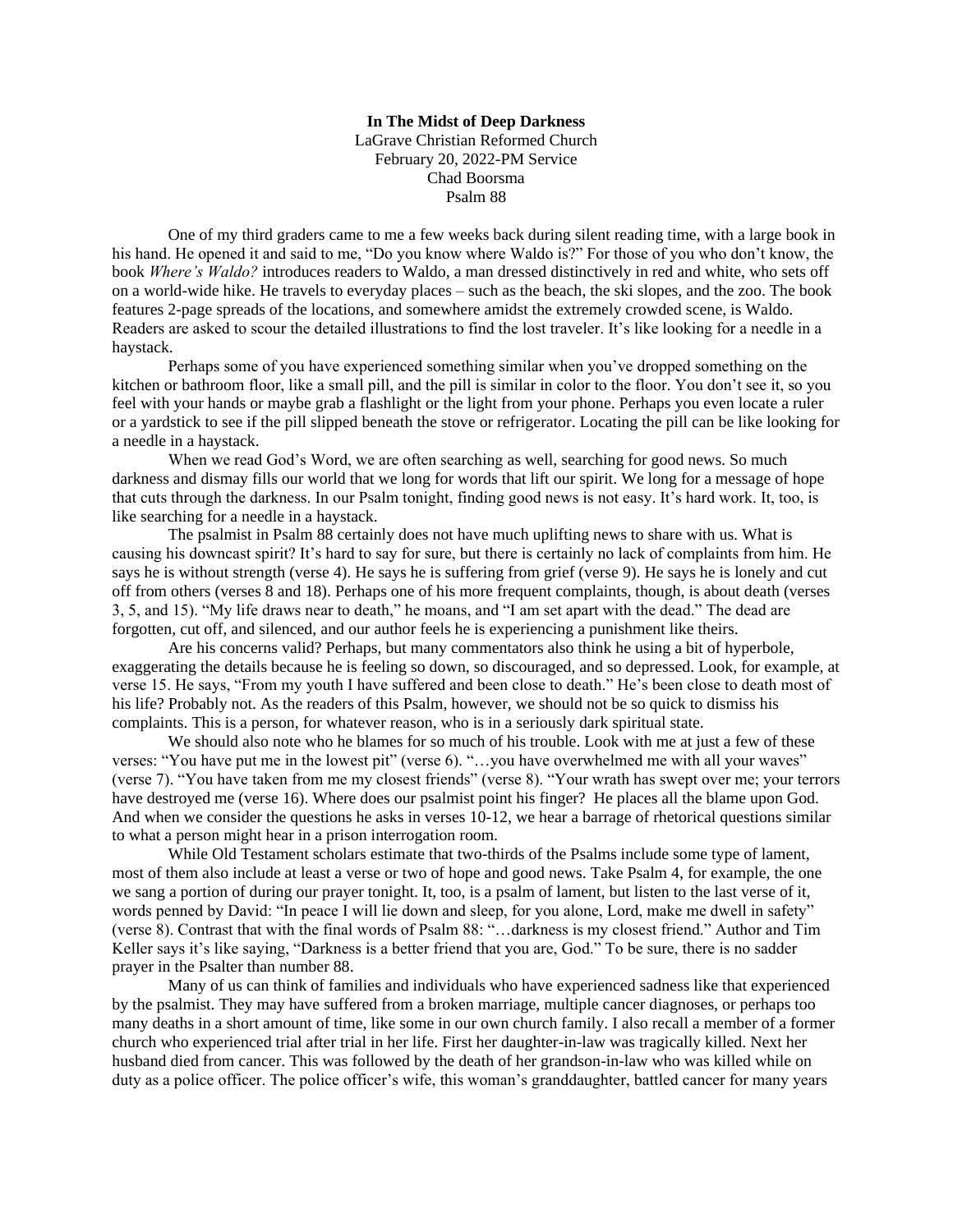until she finally succumbed to the disease in her early 40's. This woman could have easily said, "I am overwhelmed with troubles. Darkness is my closest friend."

Most of us, praise God, have not experienced trials quite this severe in our lives. However, haven't we all felt a bit like the man who wrote this psalm? Have we feared death when health problems persist or when we haven't felt quite right for some time? Have we experienced loneliness after our spouse dies and friends drift away who once were close to us? Have was used a bit of hyperbole when "everything" seems to be headed in the wrong direction?

Life can be hard at times–let's be honest--and darkness, even for believing Christians, can last a long time. One of the lies, though, that some people believe is that if they give their lives to Jesus, they will no longer experience dark times. There's a hymn written by Isaac Watts entitled "Alas, and Did My Savior Bleed" that many of you are probably familiar with. In some hymnals, though, the hymn is called "At the Cross" because it includes a refrain, and that refrain, written by a different author, includes these words: "At the cross, at the cross where I first saw the light and the burden of my heart rolled away. It was there by faith, I received my sight, and now I am happy all the day." Don't misunderstand me–if Jesus Christ is our Savior, we should have joy in our hearts, but just because we belong to Jesus does not make us "happy all the day." In fact, in John 16:33, Jesus tells us that we will have trouble in this world, and in the Garden of Gethsemane, even Jesus was troubled in spirit.

So who is this psalm's author, the one who is also troubled in spirit, the one who seems to think his life is pointless? According to the notes beneath the Psalm's title, the one who penned this psalm is Heman the Ezrahite. Who was Heman the Ezrahite? I Chronicles 6 tells us that there were men that David put in charge of the music in the house of the Lord after the ark came to rest there, and the leader at the top of that list in 1 Chronicles 6 is Heman, likely the same Heman that wrote Psalm 88. He was a musician, the son of Joel and the grandson of Samuel. He was one of the pioneers of the singing guilds, the Sons of Korah, to which we owe the Koralhite psalms: Psalms 42-49, 84-85, and 87. These are some incredibly rich songs of the Bible, songs that Heman probably had a hand in crafting. Despite feeling cut off and remembered no more, Heman was used by God in marvelous ways for his kingdom. His life was far from pointless.

And as we search for a glimmer of hope in the midst of the gloom of this Psalm, the needle in the haystack, so to speak, we should first notice that the psalmist does not forget to whom he is praying. At the very beginning of the Psalm we read: "Lord, you are the God who saves me." Commentator, Derek Kidner, says that this could be translated literally as: "God of my salvation, I cry out to you." Despite all the anger and accusations that the author makes in this psalm, he still knows and acknowledges that God is the God of his salvation. This, my friends, is good news. We, too, need to remember who our God is.

What does the psalmist do with the God of his salvation? Take a look at the text: "Day and night I cry out to you," (verse 1); "I call to you, Lord; every day I spread out my hands to you" (verse 9); and "But I cry to you for help, Lord; in the morning my prayer comes before you" (verse 13). You would think someone who is in such a state of mind would simply throw up his hands in despair or perhaps turn to some other source to bring him comfort, to ease his hurt–especially when he thinks his prayers are unanswered--but that's not what happens. Heman keeps praying--praying to the God of his salvation. His prayers may not be the perfect model for us, but he keeps praying.

That's also what happened to the woman I knew at a previous church. Testimonies at her memorial service confirmed that she felt like she was in the pit during those years, like she couldn't sink any lower, but she continued to pray, continued to look to the God of her salvation, and that is what led her through the deep waters.

It seems that Heman also thinks that he can't sink any lower, that he is experiencing complete and total darkness at this time in his life, but that is not true. If we are believers in Jesus Christ, we can take comfort that there *is* one who actually did experience complete and total darkness. In the Garden of Gethsemane, we hear Jesus pray: "My soul is overwhelmed with sorrow to the point of death. Father, if it is possible, may this cup be taken from me." Then on the cross, we hear his voice cry out in great pain, "My God, my God, why have you forsaken me?"

Jesus received the total darkness that Heman thought he was getting, and only Jesus received that complete darkness because he took our sins upon himself. Tim Keller says, "Darkness was Jesus' only friend, so in our darkness, we can know that Jesus is still our friend."